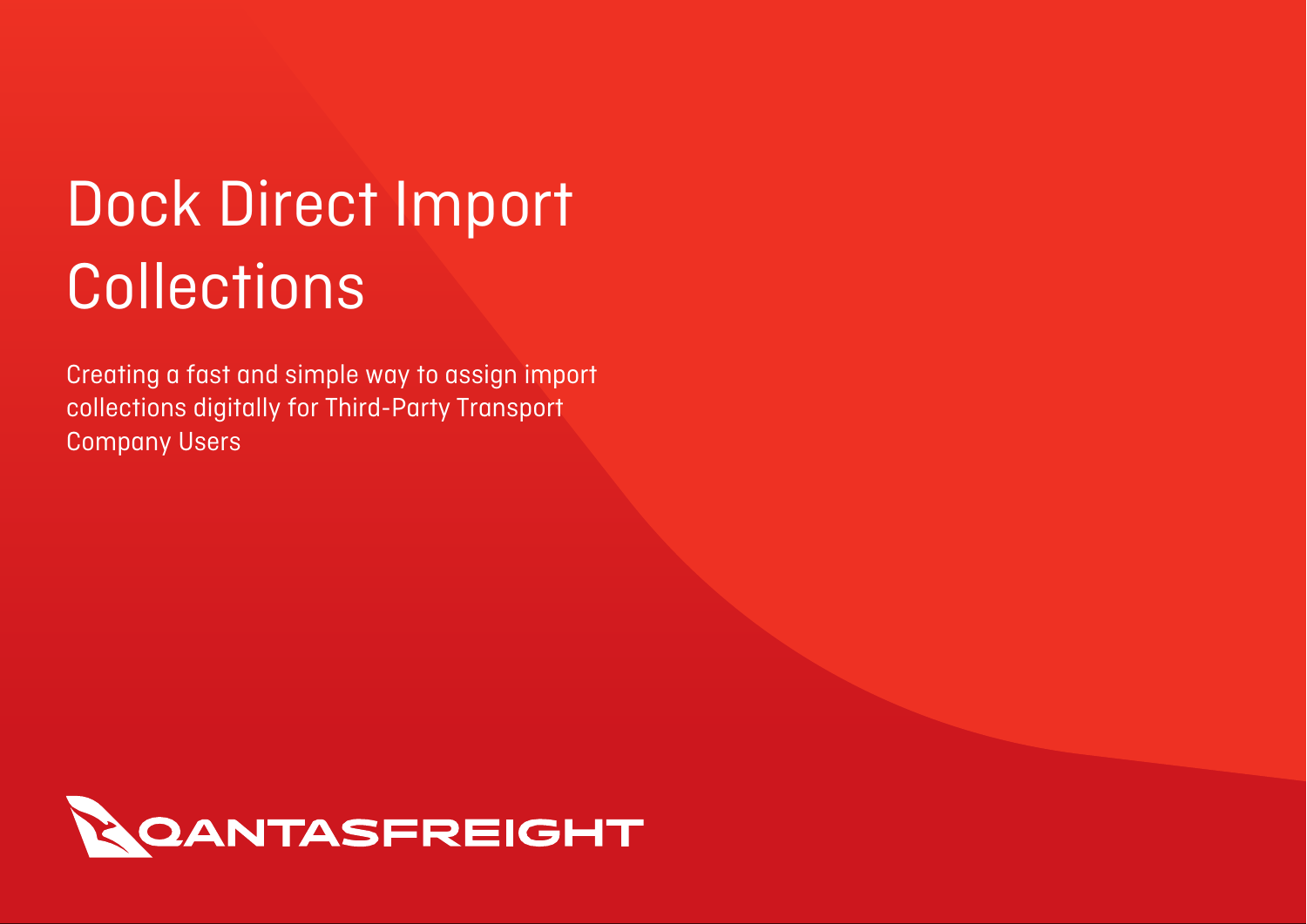#### Dock Direct

Dock Direct is the new digital freight management platform that provides Third Party Transport companies with a fast and simple way to assign import collections digitally, online and via our app.

Designed to provide more control over driver management, making it easier to assign Collection IDs for Third Party transport companies and drivers to streamline pick up at our Qantas Freight International Terminals.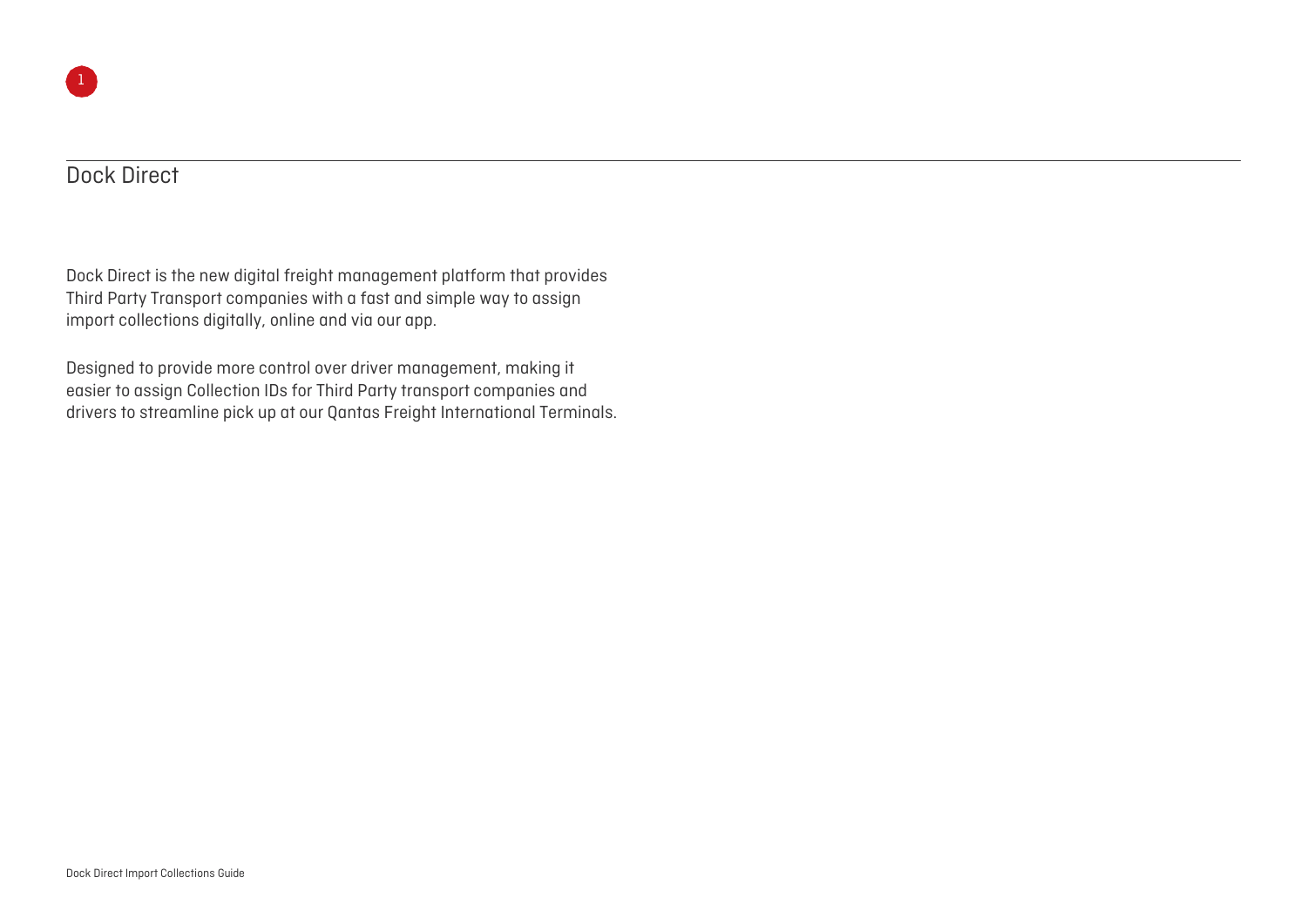## Adding and Editing Third Party Drivers

1. Contact [directdock@qantas.com.au,](mailto:directdock@qantas.com.au) to set up your profile, so you can be linked to a freight forwarder. Sign in to your qantasfreight.com account and select 'Third Party Transport'.

2. In the 'Truck Drivers' tab, you can add new drivers or edit existing driver's details.

3. To add a new driver, enter the driver's name, mobile number, email address, truck registration, truck type and payload capacity. Accept the Qantas Privacy Policy conditions and select 'Add'.

| Your account                                                                                                           |                          |                |                            |
|------------------------------------------------------------------------------------------------------------------------|--------------------------|----------------|----------------------------|
|                                                                                                                        |                          |                |                            |
| Welcome, Kylie                                                                                                         |                          |                | Your profile $\rightarrow$ |
| <b>Online tracking</b><br><b>Flight schedule</b><br>Get real-time visibility of where your shipment is 24 hours a day. |                          |                |                            |
| Air waybill number<br>eg. 081-12345678                                                                                 | <b>TRACK AIR WAYBILL</b> |                |                            |
|                                                                                                                        |                          |                |                            |
| Your account functions                                                                                                 |                          | Need Help?     |                            |
| <b>Third Party Transport</b>                                                                                           | $\rightarrow$            | Contact us     | ٠                          |
|                                                                                                                        |                          | مبادله بإمليته |                            |

| Lodgements           |              | <b>Collections</b> | <b>Truck Drivers</b> |                       |
|----------------------|--------------|--------------------|----------------------|-----------------------|
| <b>Truck Drivers</b> |              |                    |                      | <b>ADD NEW DRIVER</b> |
| Sort by              |              |                    |                      |                       |
| Last name            | $\checkmark$ | Q Search drivers   |                      |                       |
|                      |              |                    |                      |                       |
|                      |              |                    |                      |                       |

| First nome                                       | Last name                                                                                                      |
|--------------------------------------------------|----------------------------------------------------------------------------------------------------------------|
| Kylie                                            | Antella                                                                                                        |
| <b>AUSTRALIA POSTAL SERVICES</b><br>$\checkmark$ |                                                                                                                |
| Mobile number                                    | <b>Email address</b>                                                                                           |
| 0402128191                                       | kantella@gantas.com.au                                                                                         |
| Truck rego                                       | <b>Truck type</b>                                                                                              |
| <b>KA1234</b>                                    | <b>B</b> Double                                                                                                |
| Payload capacity                                 |                                                                                                                |
| 10000                                            |                                                                                                                |
| provided in this form.                           | Qantas protects the privacy of personal information. The Qantas Privacy Policy applies to personal information |
|                                                  | I confirm that the driver has provided consent for the disclosure of their personal information to Qantas.     |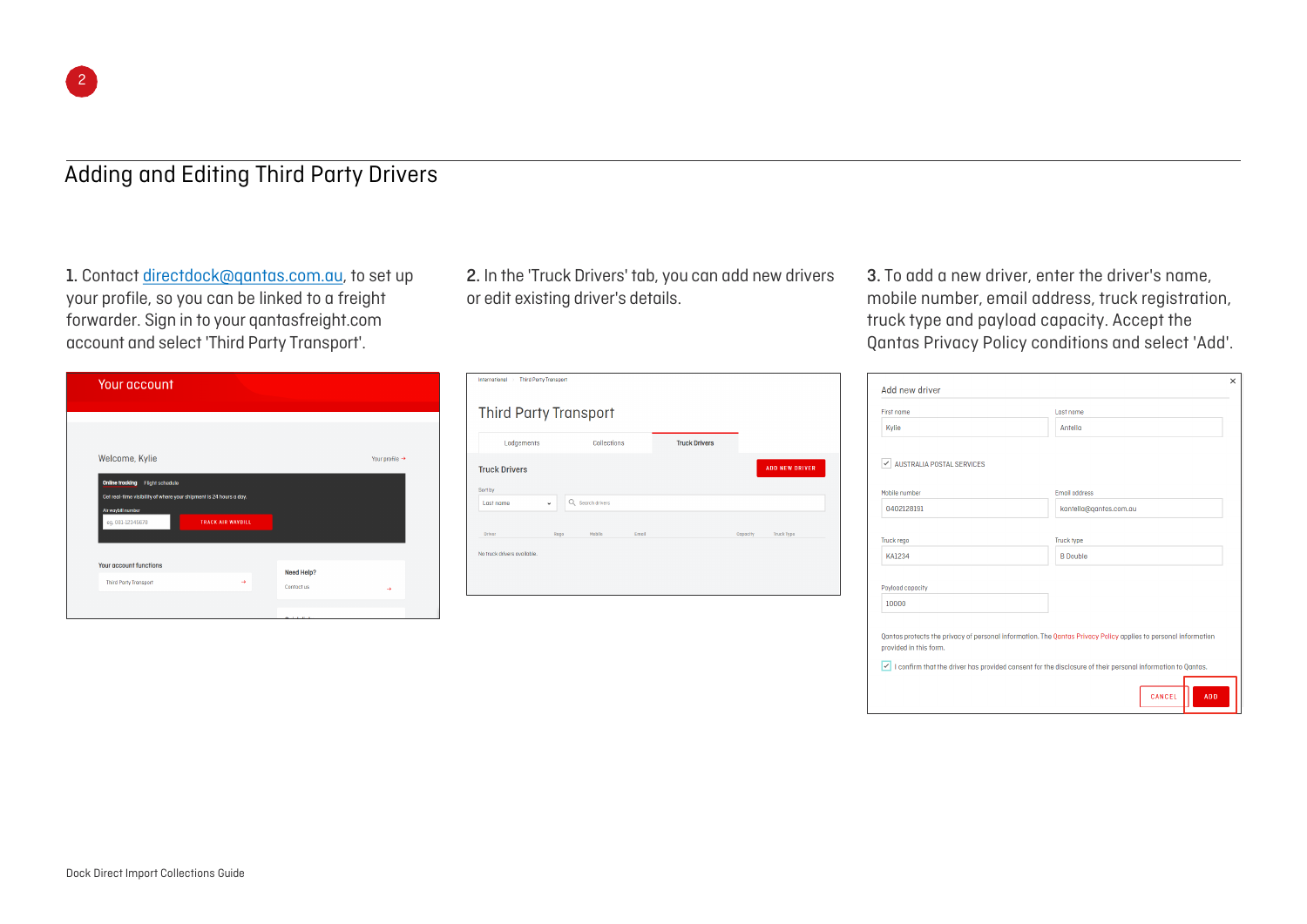#### Adding and Editing Third Party Drivers

4. This will send an SMS notification to the driver inviting them to download the Qantas Freight Dock Direct app.



Note: The driver's details will show as 'Registration Pending' until they have downloaded the app and accepted the Qantas terms and conditions.

| Swopnil JOSHI | mh02cd2924 | 0491827797 | swapnil.joshi@qantas.com.au | КC | Semi-trailer | Edit |
|---------------|------------|------------|-----------------------------|----|--------------|------|
|               |            |            |                             |    |              |      |

5. To edit an existing driver, select 'Edit.' Here you can also edit the authorised freight forwarding companies or delete drivers. This will remove them from the list of active drivers.

| Lodgements                                                                                                                                                                                                                                             |             | Collections      |                              | <b>Truck Drivers</b>        |          |                       |      |
|--------------------------------------------------------------------------------------------------------------------------------------------------------------------------------------------------------------------------------------------------------|-------------|------------------|------------------------------|-----------------------------|----------|-----------------------|------|
| <b>Truck Drivers</b>                                                                                                                                                                                                                                   |             |                  |                              |                             |          | <b>ADD NEW DRIVER</b> |      |
| Sort by                                                                                                                                                                                                                                                |             |                  |                              |                             |          |                       |      |
| Lost nome                                                                                                                                                                                                                                              |             | Q Search drivers |                              |                             |          |                       |      |
| <b>Driver</b>                                                                                                                                                                                                                                          | <b>Rego</b> | Mobile           | Emall                        |                             | Capacity | <b>Truck Type</b>     |      |
| Test 20oPRIL<br>Registration pending                                                                                                                                                                                                                   | AA765       | 0452129167       | ranvijay.singh@qantas.com.au |                             | 1090kg   | long                  | Edit |
| <b>Update driver details</b>                                                                                                                                                                                                                           |             |                  |                              |                             |          |                       |      |
| First name                                                                                                                                                                                                                                             |             |                  | Last name                    |                             |          |                       |      |
| Swapnil                                                                                                                                                                                                                                                |             |                  | <b>JOSHI</b>                 |                             |          |                       |      |
| Mobile number                                                                                                                                                                                                                                          |             |                  |                              | <b>Email address</b>        |          |                       |      |
| 0491827797                                                                                                                                                                                                                                             |             |                  |                              | swapnil.joshi@qantas.com.au |          |                       |      |
| Truck rego                                                                                                                                                                                                                                             |             |                  | <b>Truck type</b>            |                             |          |                       |      |
| mh02cd2924                                                                                                                                                                                                                                             |             |                  |                              | Semi-trailer                |          |                       |      |
| Payload capacity                                                                                                                                                                                                                                       |             |                  |                              |                             |          |                       |      |
|                                                                                                                                                                                                                                                        |             |                  |                              |                             |          |                       |      |
|                                                                                                                                                                                                                                                        |             |                  |                              |                             |          |                       |      |
|                                                                                                                                                                                                                                                        |             |                  |                              |                             |          |                       |      |
| Qantas protects the privacy of personal information. The Qantas Privacy Policy applies to personal information<br>provided in this form.<br>I confirm that the driver has provided consent for the disclosure of their personal information to Qantas. |             |                  |                              |                             |          |                       |      |

6. All transport drivers will need to be approved by the associated freight forwarder.

| <b>Manage Truck Drivers</b>                                            |                        |         |                 |
|------------------------------------------------------------------------|------------------------|---------|-----------------|
| <b>Truck Drivers</b>                                                   | Transport Companies    |         |                 |
| WYMAP GROUP PTY LTD (SYD)<br>No drivers available.                     |                        |         |                 |
| DIRECT COURIERS (SYD) PTY LTD                                          |                        |         |                 |
| BROWNWAYS <sup>1</sup><br><b>Kylie Antello</b><br>KA1234<br>0402128191 | kantella@qantas.com.au | 10000kg | <b>B</b> Double |

This confirms that the transport company and driver is authorised complete import collections on the forwarder's behalf.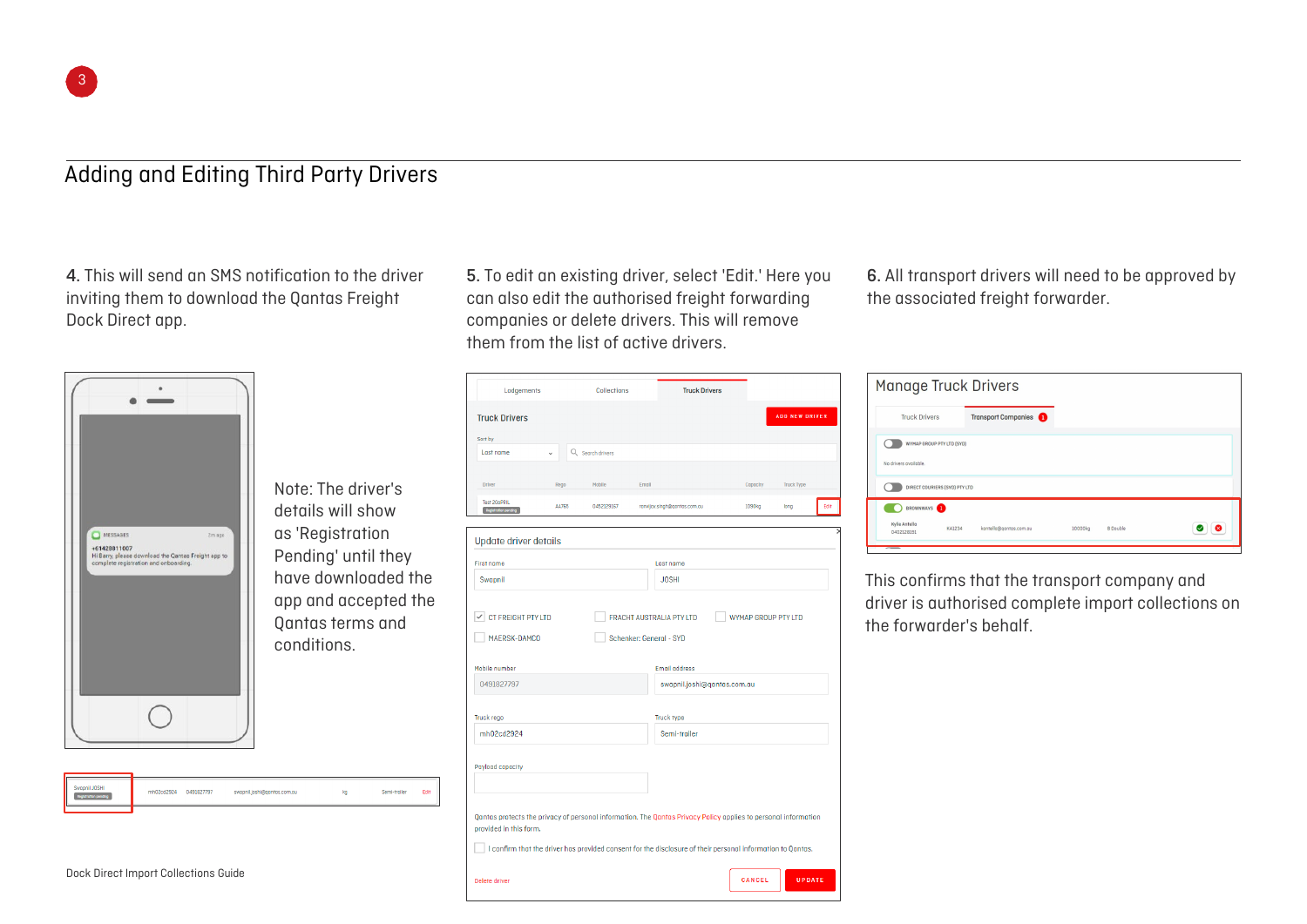### Managing Assigned Import Collections

1. Freight Forwarders can create and assign collection lists to third party trucking companies through the Qantas Freight portal.

2. To view collections assigned to your third party transport company, Sign in to your qantasfreight.com account and select 'Third Party Transport' function.

3. In the 'Collections' tab you can view collections that have been assigned by the freight forwarder to the trucking company.

| Manage International Imports                                  |                                         |                    |                  |                               |               |                   |
|---------------------------------------------------------------|-----------------------------------------|--------------------|------------------|-------------------------------|---------------|-------------------|
| <b>Imports</b>                                                |                                         | <b>Collections</b> |                  |                               |               |                   |
| Sort Results By<br>Collection ID v<br><b>Collection Lists</b> | F.<br>$\equiv$                          |                    |                  | <b>CREATE COLLECTION LIST</b> |               | <b>TRACKING</b>   |
| Collection ID                                                 | Freight Info                            |                    | <b>Driver</b>    | Pickup                        | <b>Status</b> |                   |
| 220512SYD00003                                                | AWBs: 1   Pieces: 38   Weight: 599.8 kg |                    | ٠                | SYD                           |               | Ready to allocate |
| 220512SYD00004                                                | AWBs: 1   Pieces: 89   Weight: 978.5 kg |                    | <b>RROWNWAYS</b> | <b>SYD</b>                    |               | Ready to allocate |
|                                                               |                                         |                    |                  |                               |               |                   |



| <b>Online tracking</b><br><b>Flight schedule</b> |                                                                    |  |
|--------------------------------------------------|--------------------------------------------------------------------|--|
|                                                  | Get real-time visibility of where your shipment is 24 hours a day. |  |
| Air waybill number<br>eq. 081-12345678           | <b>TRACK AIR WAYBILL</b>                                           |  |
|                                                  |                                                                    |  |
|                                                  |                                                                    |  |

|                                                               | <b>Third Party Transport</b>            |                    |                      |        |
|---------------------------------------------------------------|-----------------------------------------|--------------------|----------------------|--------|
| Lodgements                                                    |                                         | <b>Collections</b> | <b>Truck Drivers</b> |        |
| Sort Results By<br>Collection ID v<br><b>Collection Lists</b> | E4<br>$\equiv$                          |                    |                      |        |
| Collection ID                                                 | Freight Info                            | Driver             | Pickup               | Status |
| 220512SYD00004                                                | AWBs: 1   Pieces: 89   Weight: 978.5 kg | $\,$               | SYD                  |        |